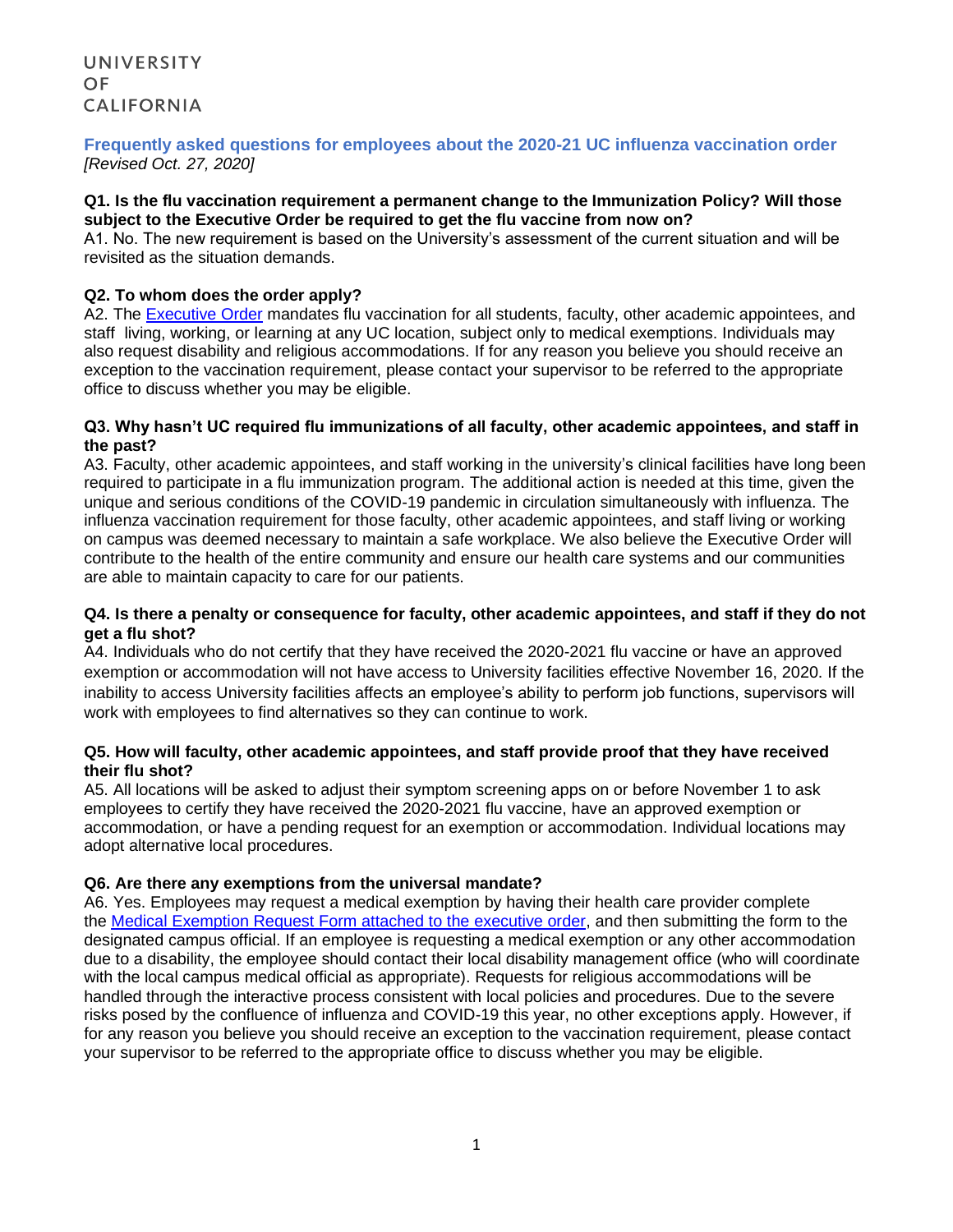#### **Q7. Will faculty, other academic appointees, or staff working remotely this fall need to document immunization by November 1?**

A7. If faculty, other academic appointees or staff working remotely need to access a UC facility at any time, they must certify by November 1 that they have received the 2020-2021 flu vaccine, have an approved exemption or accommodation, or have a pending request for an exemption or accommodation.

### **Q8. When will this year's flu vaccine will be available?**

A8. The vaccine is available now in most locations. Anyone can get their flu vaccine at retail pharmacies near their homes or campuses or at their doctors' offices or medical clinics.

### **Q9. What is the cost of the flu vaccinations for faculty, other academic appointees, or staff?**

A9. All Affordable Care Act-compliant medical insurance plans, including UC's employee health plans, cover influenza vaccination at no cost to the individual.

#### **Q10. If an employee does not have health insurance that covers the full cost of a vaccine, will UC reimburse the employee for the cost?**

A10. No. Please contact your county's public health department for information about the availability of free or low-cost flu vaccines.

### **Q11. Will you be setting up flu vaccine clinics for faculty/other academic appointees/staff at UC locations that are not campuses (UCOP, Sacramento, Washington D.C., ANR, etc.)?**

A11. No. Due to public health requirements currently in place, this may not be possible at all locations. Faculty, other academic appointees and staff at any location can obtain the vaccine from a local pharmacy or their physician's office.

### **Q12. If a faculty/other academic appointee/staff member does not get their flu vaccine, and therefore cannot enter UC facilities, can't they still work remotely?**

A12. Yes, if their supervisor determines their job does not require on-site presence. In fact, state and county orders generally require those who are not essential on-site workers to stay at home.

### **Q13. What about faculty/other academic appointees/staff who have been strictly socially isolating due to being high-risk for COVID-19? Will they be forced to go to a health care facility or pharmacy to get a vaccine?**

A13. No, but we strongly recommend that they consult with their health care providers about the relative risks of foregoing the vaccine versus receiving it. However, to protect others they will not be admitted to campus facilities (except as patients), unless they have received the vaccine or an approved exemption or accommodation.

# **Q14. Will hourly workers be granted time off to obtain the vaccine?**

A14. Policy covered hourly employees may take up to two hours of paid time. Employees must provide advance notice to their supervisor. The University is bargaining the effects of the new mandate with bargaining units; additional information will be made available when that activity is complete.

# **Q15. Will this requirement apply to union-represented employees?**

A15. Yes. UCOP Labor Relations will bargain the effects of this new requirement with the systemwide unions prior to enforcement.

# **Q16. Does this requirement apply to Lawrence Berkeley National Laboratory (LBNL)?**

A16. Yes, this policy applies to LBNL.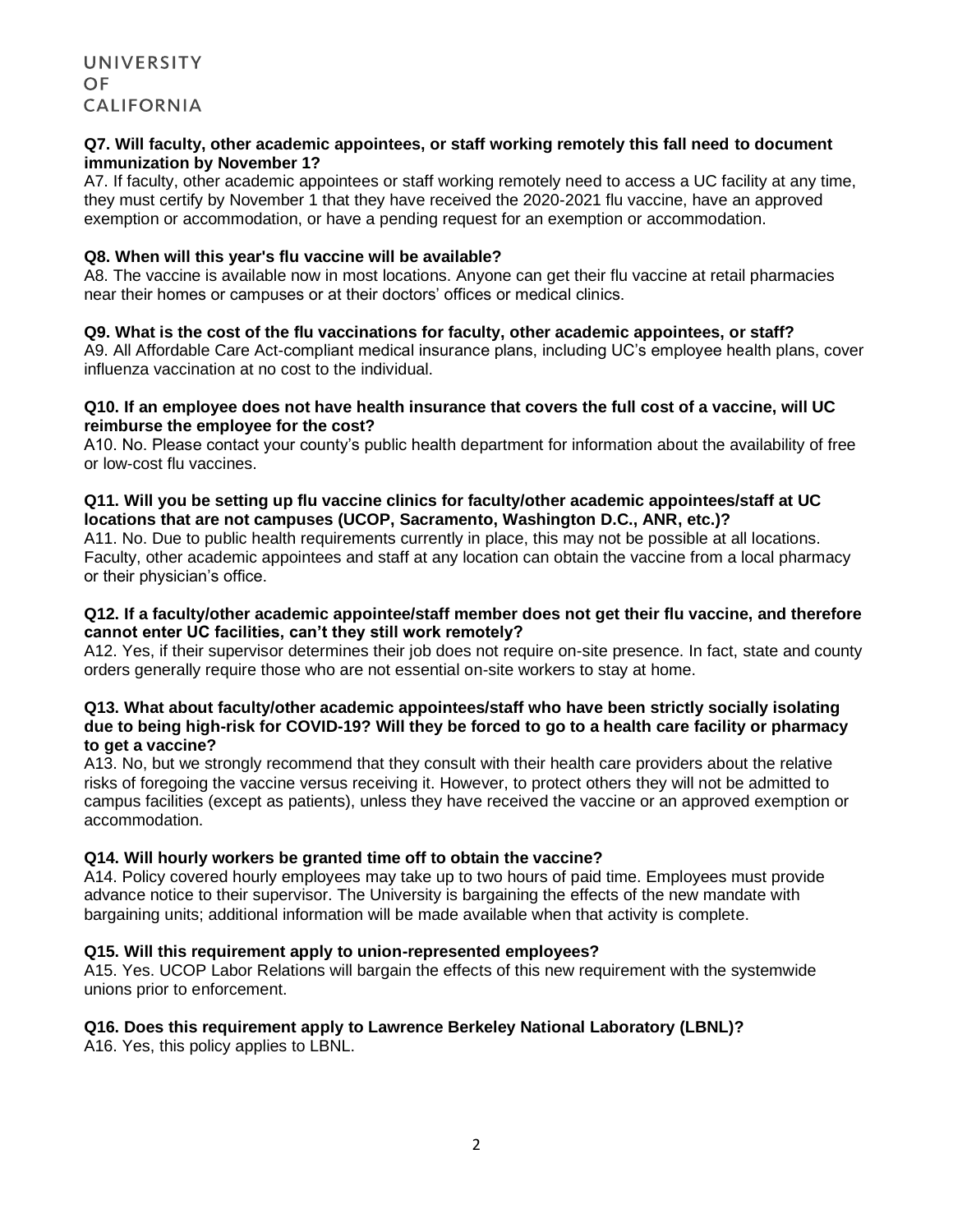# **Q17. Is November 1 a firm deadline for when faculty, other academic appointees, and staff must document they've received a flu vaccination or an approved exemption or accommodation?**

A17. This is a firm documentation deadline for students, faculty, other academic appointees, and staff who are currently living, learning, or working at a UC location. Individuals who do not document that they have received the 2020-2021 flu vaccine or have an approved exemption or accommodation will not have access to University facilities effective November 16, 2020. If you are currently remote but are later required or wish to access UC premises (other than as a patient) during the 2020-2021 flu season, you must first certify you have received the flu vaccine or an exemption or accommodation (or have a request for exemption or accommodation pending). Even if you continue to work or study remotely, everyone is encouraged to obtain the 2020-2021 vaccine consistent with [CDC guidance](https://www.cdc.gov/flu/season/faq-flu-season-2020-2021.htm) and [CDPH guidance,](https://www.cdph.ca.gov/Programs/OPA/Pages/NR20-235.aspx) as well as recommendations from the [American Academy of Family Physicians,](https://www.aafp.org/family-physician/patient-care/prevention-wellness/immunizations-vaccines/disease-pop-immunization/influenza.html) the [American Academy of Pediatrics,](https://www.aappublications.org/news/2020/09/08/flupolicy090820) and the [American](https://www.acog.org/clinical/clinical-guidance/committee-opinion/articles/2018/04/influenza-vaccination-during-pregnancy)  [College of Obstetricians and Gynecologists.](https://www.acog.org/clinical/clinical-guidance/committee-opinion/articles/2018/04/influenza-vaccination-during-pregnancy)

### **Q18. Are contractors covered by the new vaccine mandate?**

A18. Contractors who are UC employees are covered by the new flu vaccine mandate. Independent contractors, vendors, and other visitors are not covered, but are strongly encouraged to be vaccinated. *[Note: access to campuses by non-affiliates is restricted under State and Local health orders.]*

### **Q19. Does this requirement apply to visiting scholars and visiting students?**

A19. Yes. One of the main purposes of the vaccine mandate is to reduce the risks of being on campus, and it applies to *all* students, faculty, other academic appointees, and staff living, learning, or working on premises at any UC location. The requirement is not premised on whether a person is a paid employee, but rather whether they are a student, member of the faculty, other academic appointee or staff entering a UC facility. Accordingly, the requirement does apply to visiting scholars and visiting students.

### **Q20. Does this requirement apply to children enrolled in UC day care centers or K-12 schools?**

A20. No, the [Executive Order](https://ucnet.universityofcalifornia.edu/news/2020/08/img/2020-21-flu-vaccination-executive-order.pdf) does not apply to those children, however these day care centers and schools are subject to state laws governing mandatory vaccinations and campuses may implement similar mandates, consistent with recommendations from the [American Academy of Pediatrics](https://pediatrics.aappublications.org/content/138/3/e20162145) and the [Centers for](https://www.cdc.gov/flu/season/faq-flu-season-2020-2021.htm)  [Disease Control and Prevention.](https://www.cdc.gov/flu/season/faq-flu-season-2020-2021.htm)

# **Q21. What is the deadline to receive the flu vaccine?**

A21. The deadline is November 1, 2020, for those who are required or wish to access UC premises, and subject to requests for exemption or accommodation. You will be denied access to UC premises effective November 16, 2020, unless you bring yourself into compliance. However, all members of the UC community are strongly encouraged to receive the flu vaccine.

### **Q22. How can employees get the flu vaccine?**

A22. Anyone can get their flu vaccine at retail pharmacies near their homes or campuses or their doctor's offices or medical clinics.

# **Q23. I am afraid of getting a shot. May I opt out?**

A23. Please speak with your health care provider about your options. Many people can get vaccinated with a nasal spray rather than a shot. Fear alone is not a basis for a medical exemption or accommodation.

### **Q24. What other immunizations does UC policy require of employees?**

A24. There is no other systemwide policy on immunization of employees. Clinical locations, day care centers, certain research labs, and other campus locations have adopted mandates consistent with federal and state law and local public health directives.